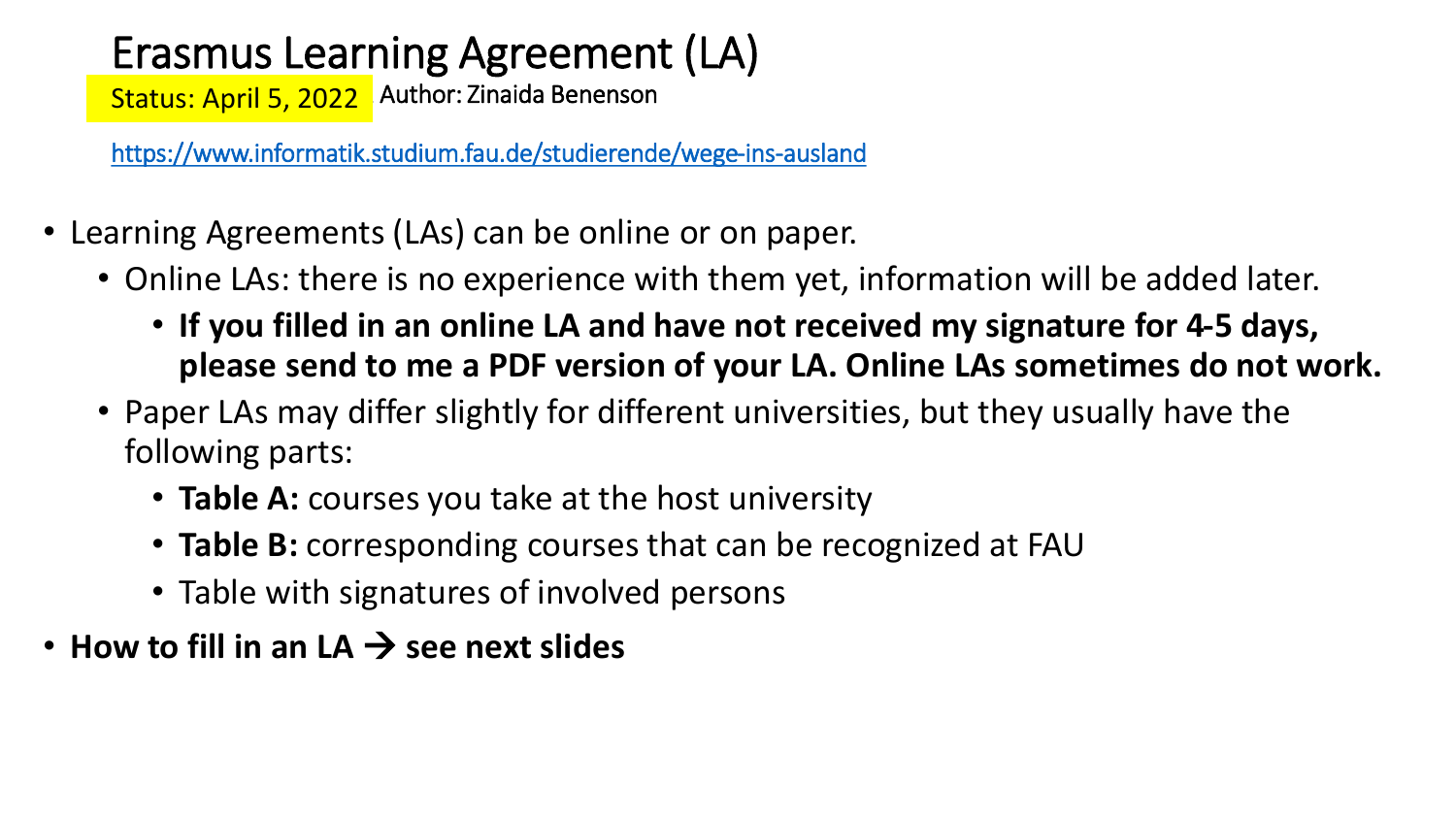| Table A: courses you take at the host university |              |          |             |  |  |  |  |  |
|--------------------------------------------------|--------------|----------|-------------|--|--|--|--|--|
| course code                                      | course title | semester | <b>ECTS</b> |  |  |  |  |  |
|                                                  |              |          |             |  |  |  |  |  |
|                                                  |              |          |             |  |  |  |  |  |
|                                                  |              |          | Total:      |  |  |  |  |  |

#### **Table A**

- Make sure your LA has **at least 20 ECTS**
- Usual ECTS amount is 20-30
- There is no upper bound on ECTS, just be realistic

• Sum up your ECTS

| Table B: courses at FAU that should or could be recognized |              |          |             |  |  |  |  |  |  |
|------------------------------------------------------------|--------------|----------|-------------|--|--|--|--|--|--|
| course code                                                | course title | semester | <b>ECTS</b> |  |  |  |  |  |  |
|                                                            |              |          |             |  |  |  |  |  |  |
|                                                            |              |          |             |  |  |  |  |  |  |
|                                                            |              |          |             |  |  |  |  |  |  |

#### **Table B**

- **If you study at the FAU CS Department (e.g., CS, CE or AI):**
	- Write in the first line: *free choice FAU*
	- Don't fill in anything else in Table B
- If you study at any other FAU department, **ask the person responsible for recognition of courses at your department how to fill in Table B (see also next slide)**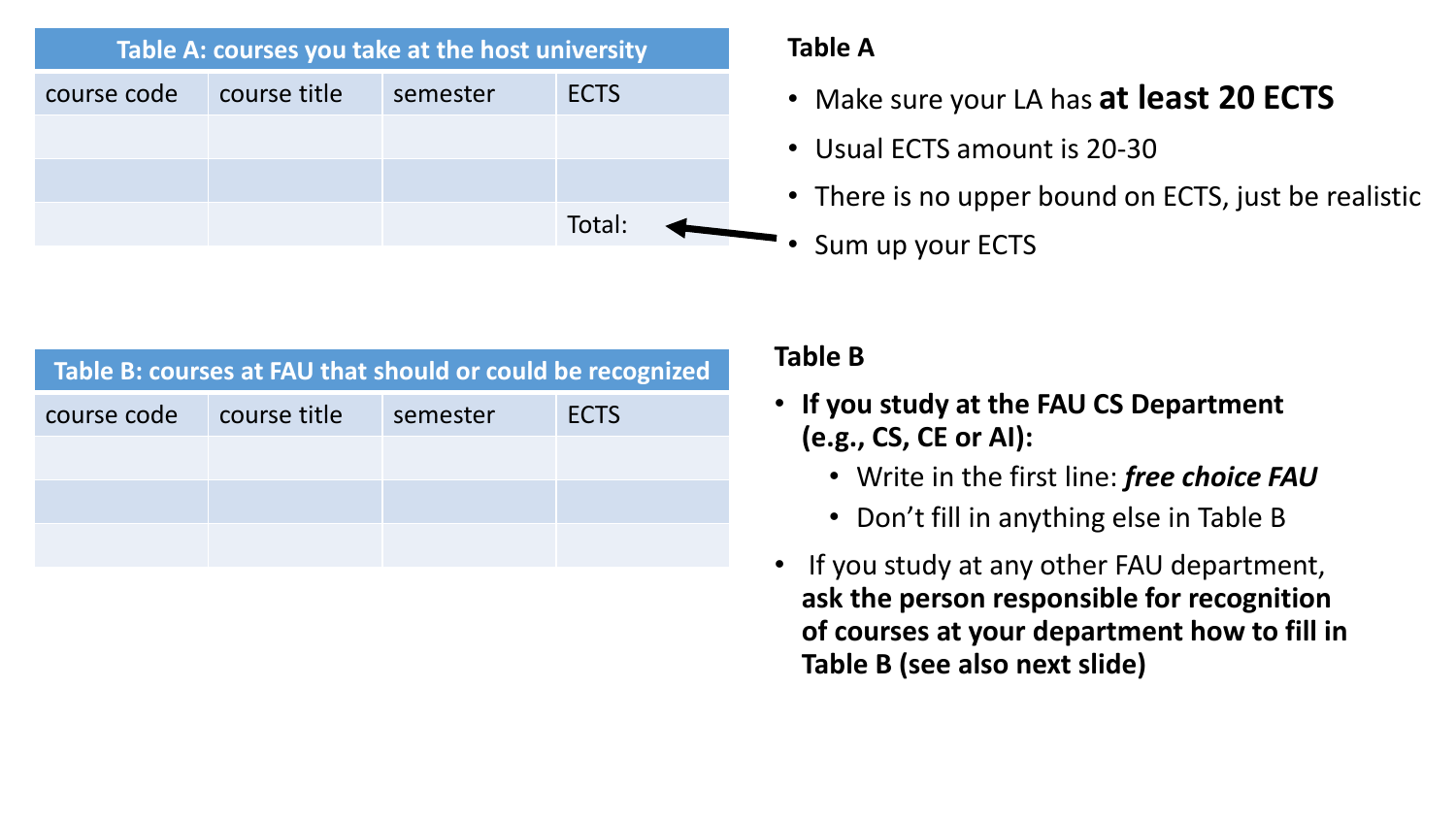## Filling in the signature part of the LA

|                                                                     | <b>Commitment</b>                                                | <b>Name</b>                                                                                                                           | <b>Email</b>                                               | <b>Position</b>                                    | <b>Date</b>                             | <b>Signature</b>                                                     |  |  |  |
|---------------------------------------------------------------------|------------------------------------------------------------------|---------------------------------------------------------------------------------------------------------------------------------------|------------------------------------------------------------|----------------------------------------------------|-----------------------------------------|----------------------------------------------------------------------|--|--|--|
| Student                                                             |                                                                  | <your name=""></your>                                                                                                                 | <your email=""></your>                                     | Student                                            | <date></date>                           | <signature></signature>                                              |  |  |  |
| Responsible person for<br>recognition at the<br>sending institution |                                                                  | Prof. Dr. Harald Köstler                                                                                                              | harald.koestler@fau.de                                     | Person responsible for<br>recognition              | <date></date>                           | (by proxy)<br>write this here, because<br>Zinaida Benenson will sign |  |  |  |
|                                                                     |                                                                  |                                                                                                                                       | if you study at the FAU CS Department (e.g., CS, CE or AI) |                                                    | by proxy (instead of Harald<br>Köstler) |                                                                      |  |  |  |
|                                                                     |                                                                  | if you study at any other department, fill in with the data of the corresponding person and aSK them to sign<br>(see also next slide) |                                                            |                                                    |                                         |                                                                      |  |  |  |
|                                                                     | Responsible person for<br>exchange at the sending<br>institution | <b>Dr. Zinaida Benenson</b>                                                                                                           | zinaida.benenson@fau.de                                    | <b>Erasmus coordinator</b><br>of the CS department | <date></date>                           |                                                                      |  |  |  |
| Responsible person at<br>the receiving institution                  |                                                                  |                                                                                                                                       | fill in with the data from your host university            |                                                    | <date></date>                           |                                                                      |  |  |  |

How to get your LA signed  $\rightarrow$  see next slide